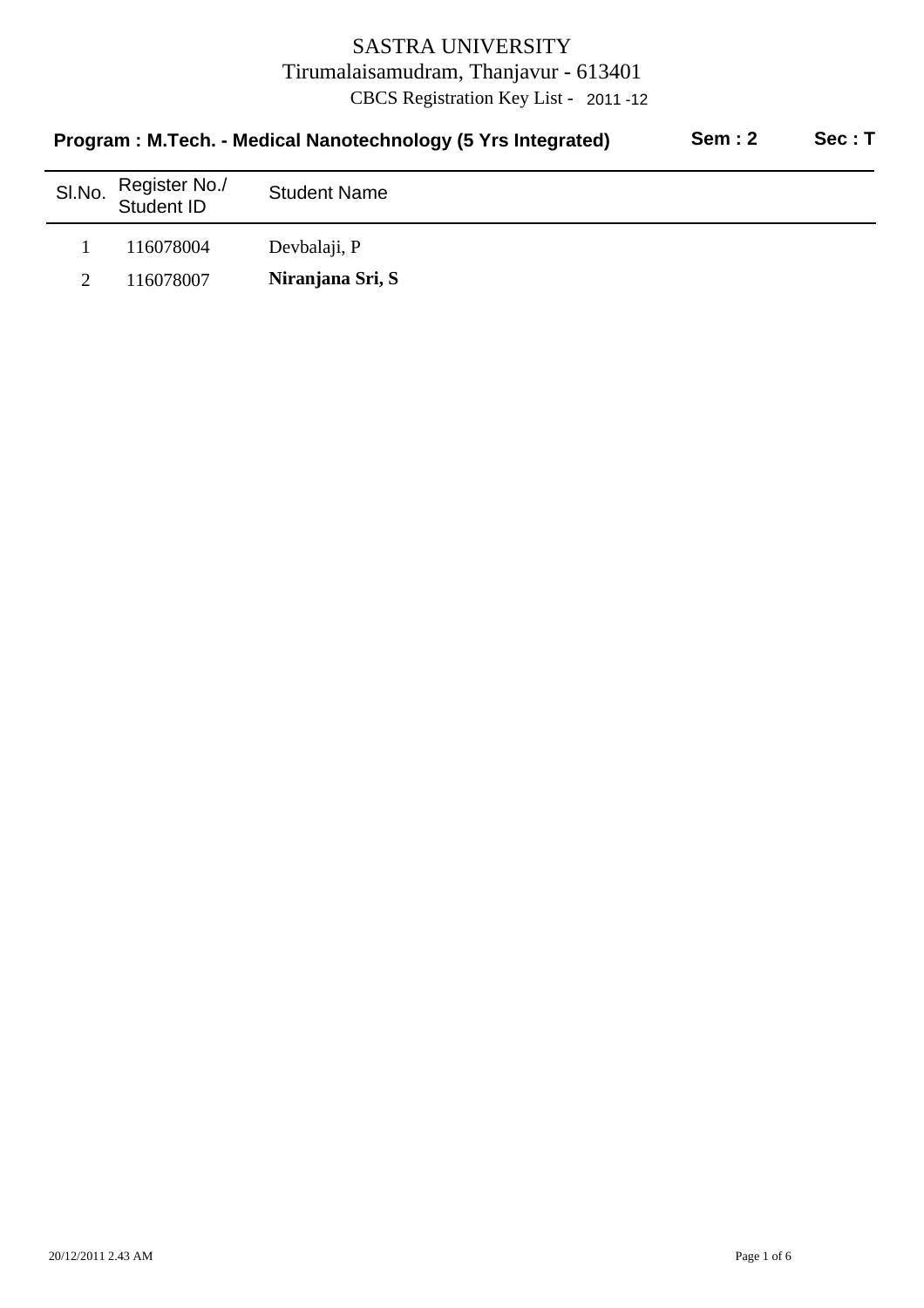| <b>Sem: 2</b><br>Program: M.Tech. - Medical Nanotechnology (5 Yrs Integrated) |                             |                           |  | Sec:U |
|-------------------------------------------------------------------------------|-----------------------------|---------------------------|--|-------|
| SI.No.                                                                        | Register No./<br>Student ID | <b>Student Name</b>       |  |       |
|                                                                               | 116078003                   | <b>Balmuri Sricharani</b> |  |       |
|                                                                               | 116078005                   | Emrein, A                 |  |       |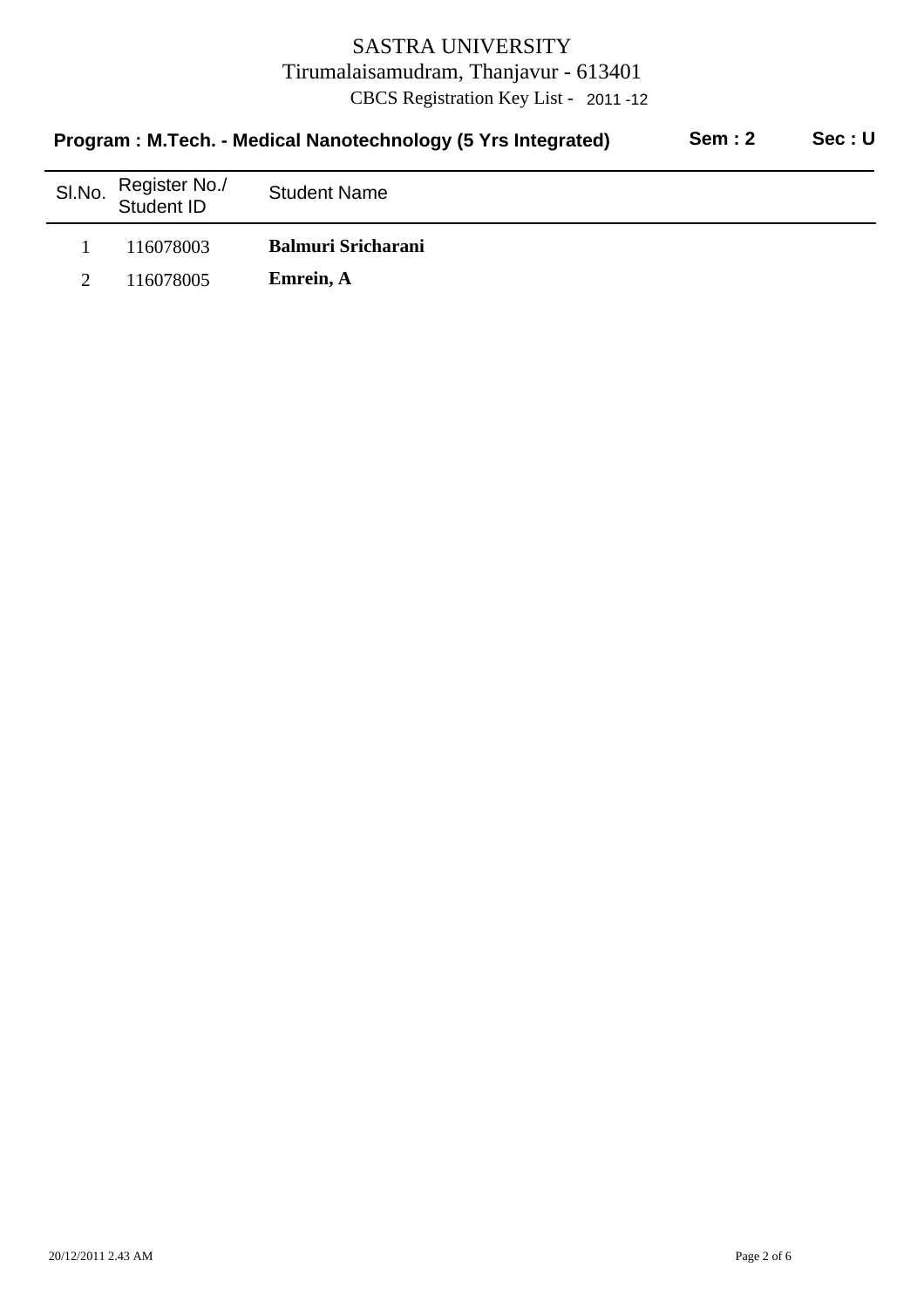| Program: M.Tech. - Medical Nanotechnology (5 Yrs Integrated) |                             |                     | <b>Sem: 2</b> | Sec: V |
|--------------------------------------------------------------|-----------------------------|---------------------|---------------|--------|
| SI.No.                                                       | Register No./<br>Student ID | <b>Student Name</b> |               |        |
|                                                              | 116078001                   | Amrita Singh, B G   |               |        |
|                                                              | 116078012                   | Vijetha, G V        |               |        |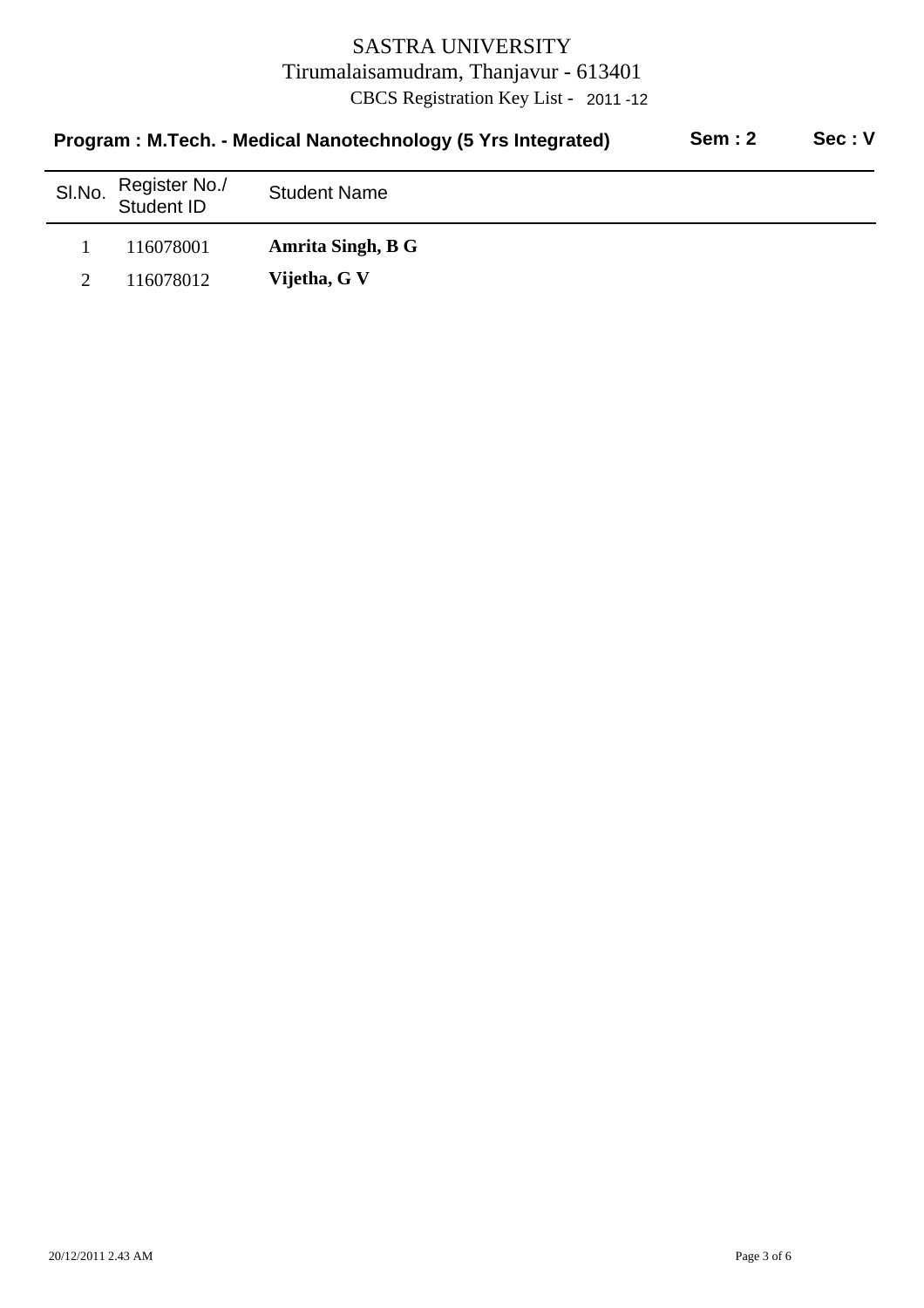| Program: M.Tech. - Medical Nanotechnology (5 Yrs Integrated) |                             |                     | <b>Sem: 2</b> | Sec: W |
|--------------------------------------------------------------|-----------------------------|---------------------|---------------|--------|
| SI.No.                                                       | Register No./<br>Student ID | <b>Student Name</b> |               |        |
|                                                              | 116078009                   | Sowmiyha, S         |               |        |
|                                                              | 116078011                   | Vaishali, B         |               |        |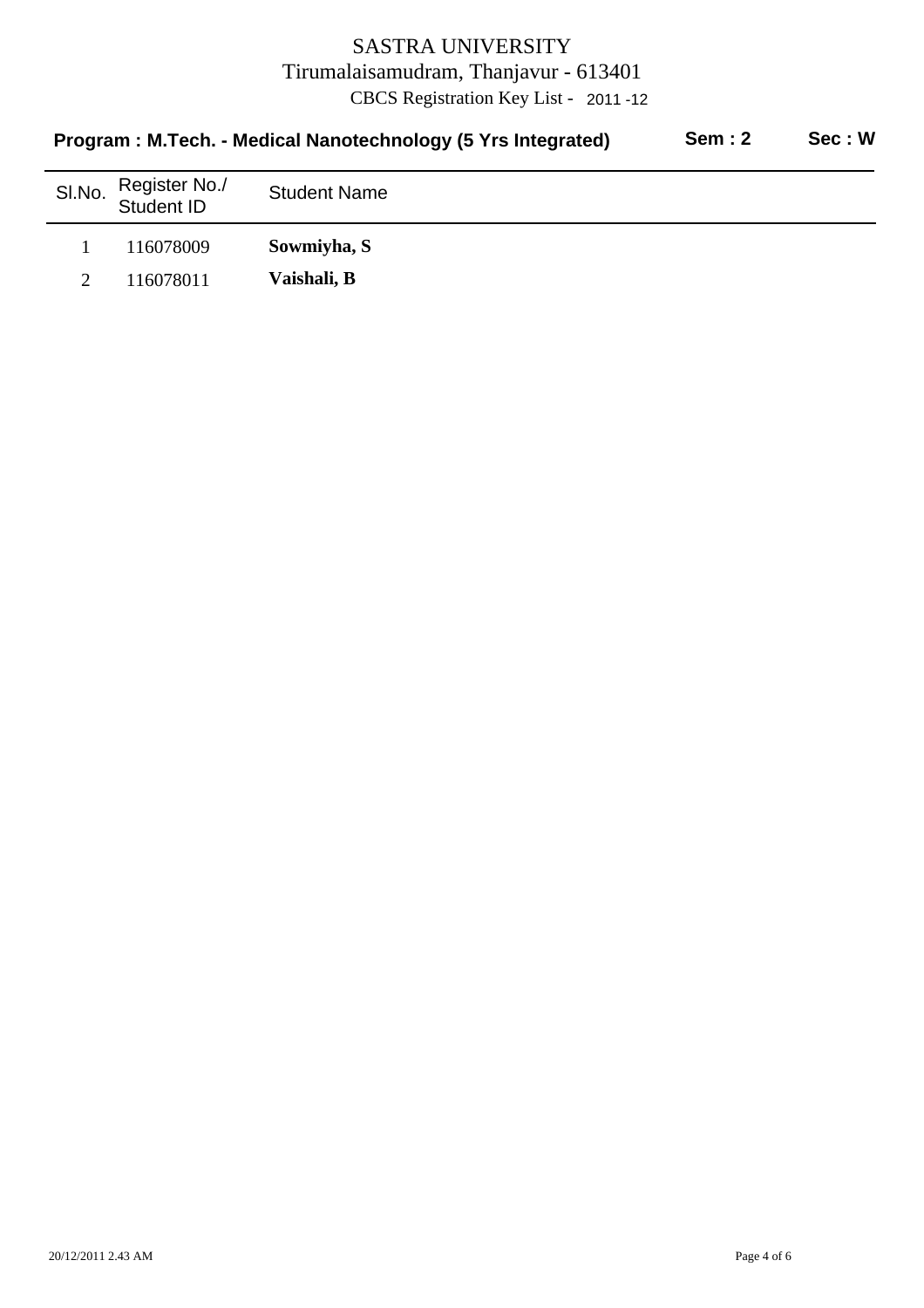| Program: M.Tech. - Medical Nanotechnology (5 Yrs Integrated) |                             |                      | <b>Sem: 2</b> | Sec: X |
|--------------------------------------------------------------|-----------------------------|----------------------|---------------|--------|
| SI.No.                                                       | Register No./<br>Student ID | <b>Student Name</b>  |               |        |
|                                                              | 116078006                   | Navin Kishore, S.    |               |        |
|                                                              | 116078010                   | <b>Sruthi Sunder</b> |               |        |
|                                                              |                             |                      |               |        |